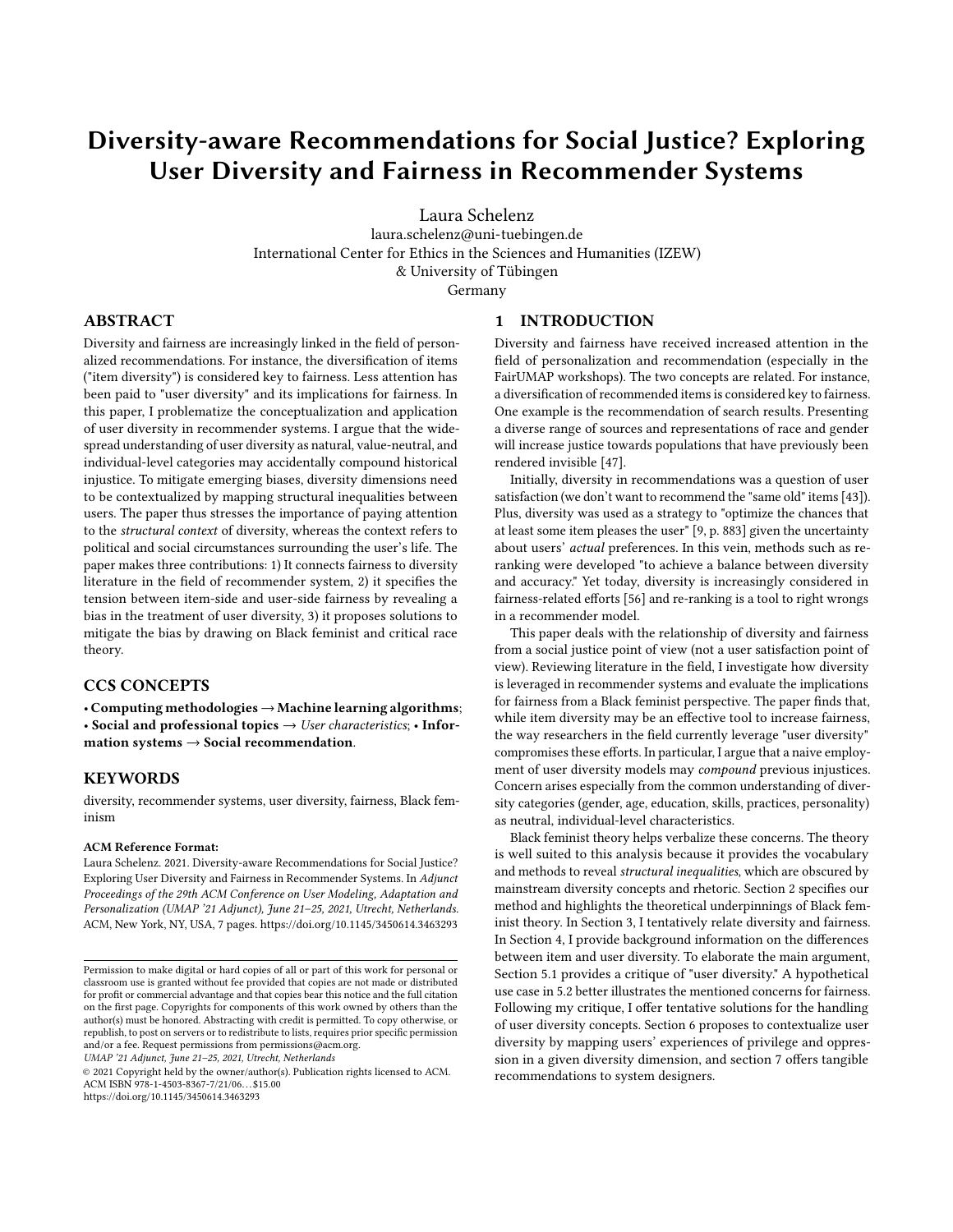### <span id="page-1-0"></span>2 METHODOLOGY AND THEORY: A BLACK FEMINIST APPROACH TO FAIRNESS

For the critical analysis of the relationship between diversity and fairness in recommendations, I first conducted a literature review of how researchers and designers in the field understand "diversity." The papers were selected by a keyword search in the ACM Digital Library and Google Scholar, combining the keywords "diversity," "personalization," and "recommendation." From there, I searched the references of the papers for further material. To ensure that the analysis is up to date, I further included 73 full papers from the ACM conference on User Modelling and Adaptive Technologies (UMAP) 2020 and the ACM conference on Recommender Systems (RecSys) 2019.

Then I reviewed the concept "diversity" from a (US-centric) Black feminist perspective. Black feminism is a critical social theory [\[11\]](#page-5-1) that has long dealt with questions of diversity from a social justice perspective. Contrary to other theories of social justice, which attend to fairness from a single axis lens, Black feminism advances an intersectional perspective. Intersectionality renders visible the existence of double or multiple converging forms of oppression that shape the lived reality of Black women [\[18\]](#page-5-2). These intersecting forms of oppression exist not just in the physical world. Algorithmic bias and discrimination disproportionally affects Black women [\[5,](#page-5-3) [7,](#page-5-4) [47\]](#page-6-1).

According to a Black feminist vision of "fairness," societal and technological systems must render visible and dismantle oppression and structural inequalities between social groups [\[5,](#page-5-3) [14\]](#page-5-5). Contrary to common perception, this does not necessarily mean equality of opportunity or equal treatment [\[17,](#page-5-6) 1346]. Due to historically grown discrimination, society does not represent a level playing field. Algorithms may compound prior injustice "by carrying it forward into another domain" [\[33,](#page-5-7) p.828]. Fairness thus means that a system dismantles oppression and prevents the compounding of prior injustice.

#### <span id="page-1-1"></span>3 DIVERSITY AND FAIRNESS

Diversity has both a conceptual and a normative component. Conceptually, diversity refers to the difference of many "things." Normatively, diversity is linked to discussions of multiculturalism and pluralism [\[64,](#page-6-4) p. 39] but also calls for inclusion and justice: here, diversity is debated in terms of belonging, equal access to resources or matters of recognition [\[27\]](#page-5-8).

Fairness refers to the equal treatment of human beings. Rawls 1971 [\[51\]](#page-6-5) stresses that people should have equal opportunities, while inequalities resulting from different levels of talent and capabilities must be mitigated. However, this account of fairness may not hold in real life because it neglects (historical) discrimination that leads to an asymmetric playing field. New accounts of fairness should thus correct for historical injustice [\[17,](#page-5-6) [33\]](#page-5-7).

In the field of recommender systems, diversity and fairness are linked. On the one hand, researchers invoke diversity's normative quality by referring to diversity as a moral imperative. Ekstrand, Burke, and Diaz 2019 [\[22\]](#page-5-9) stress that the legacies of historical discrimination may influence recommendations, which has implications for different groups of users. Definitions of fairness in recommendations thus build on notions of moral diversity, such as

inclusion, non-discrimination, and justice. According to Sacharidis 2020 [\[53\]](#page-6-6), "fairness means that the system exhibits certain desirable ethical traits, such as being non-discriminatory, diversity-aware, and bias-free" [p. 313].

On the other hand, conceptual diversity is leveraged to develop fairness-aware methods. The diversification of items (through reranking) is a prominent approach to increase fairness in recommender systems [\[57\]](#page-6-7). Diversity from a fairness perspective wants to increase the number of different items that are recommended to a user, especially in a way that benefits protected classes as producers of items [\[22\]](#page-5-9).

Finally, some works consider diversity among users in fairness endeavors [\[8,](#page-5-10) [29,](#page-5-11) [40\]](#page-6-8). The focus here is on the performance of recommendations for different groups of users. This is an important new avenue. Especially Burke's 2017 [\[8\]](#page-5-10) "multi-sided" fairness hints to a tension between item-side fairness and user-side fairness, which is further explored in this paper.

## <span id="page-1-2"></span>4 ITEM DIVERSITY VS. USER DIVERSITY IN RECOMMENDER SYSTEMS

In order to further clarify the tension between fairness on the item side and fairness on the user side, let us first consider the diversity of items and users in detail. Research that explicitly deals with diversity in the field of recommender systems mostly refers to a) item diversity and b) personalizing the level of diversity in item recommendations. "Diversity" is considered the dissimilarity between items in an item pool [\[37\]](#page-6-9). Castells, Hurley, and Vargas 2015 [\[9\]](#page-5-0) provide a formal definition: "Diversity generally applies to a set of items and "pieces," and has to do with how different the items or pieces are with respect to each other" [p. 884].

Eskandanian and Mobasher 2020 [\[24\]](#page-5-12) differentiate between individual diversity and aggregate diversity. Whereas aggregate diversity promotes a wide coverage of different items from an item pool (and thus mitigating a possible popularity bias that favors the recommendation of popular items), individual diversity describes the variability of items recommended to a user. On the individual level, diversity is also adapted to user's individual diversity tolerance (maximum variety vs. feeling overwhelmed [\[25\]](#page-5-13)).

User diversity is considered rather implicitly in recommender systems and refers to information about the user. Since information about users is mostly gathered through implicit feedback (user-item interaction), the interactions of users with items can be diverse. Diversity in user-item interaction can be leveraged to build sub profiles or style profiles of users [\[36\]](#page-5-14). However, Burke 2017 [\[8\]](#page-5-10) as well as Sacharidis, Mukamakuza, and Werthner 2020 [\[54\]](#page-6-10) raised awareness about the difficulty to predict diverse user preferences based solely on implicit feedback. This difficulty is amplified in cold start scenarios.

Research increasingly deals with the diversity of users beyond implicit feedback. Frolov and Oseledets 2019 [\[28\]](#page-5-15) propose combining user-item interaction and additional user attributes to improve the quality of recommendations. Costa and Dolog 2019 [\[16\]](#page-5-16) propose a context-aware recommendation model that focuses on temporal aspects to contextualize user preferences. Dudzik et al. 2020 [\[21\]](#page-5-17)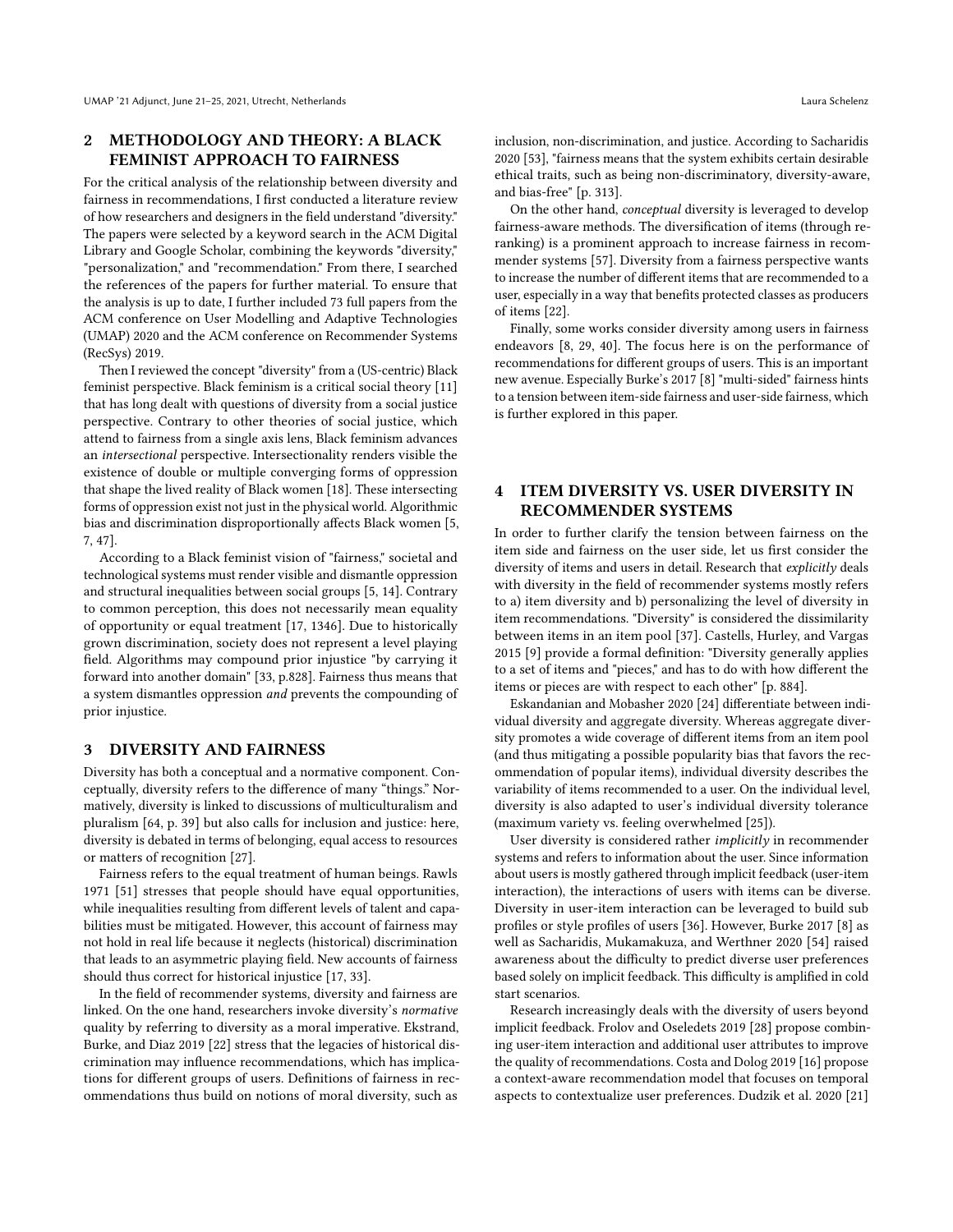also stress the importance of contextualizing the user, e.g. observing their individual emotional reactions to videos, which may be triggered by personal experiences and activated memories.

Hence, we see a shift in attention from item diversity or useritem diversity to user diversity. While item diversity as a tool to build recommender systems and increase their fairness still dominates the field, emerging perspectives are interested in "What's in a user?" [\[44\]](#page-6-11). This is a welcome shift as recommender systems may become more human-centric. However, some risks emerge for the fairness of a system.

## 5 HOW "FAIR" RECOMMENDER SYSTEMS RISK COMPOUNDING PREVIOUS DISCRIMINATION

By now, it has been established that technology can reinforce existing structures of inequality (see works on data and algorithmic bias [\[5,](#page-5-3) [7,](#page-5-4) [47\]](#page-6-1)). This section highlights a similar bias, which results from the way that user diversity categories are used in the design of recommender systems.

## <span id="page-2-0"></span>5.1 User Diversity in Recommender Systems - Challenges

The field of personalized recommendation draws on a series of diversity dimensions that describe types or groups of users. A preliminary mapping of diversity in two ACM conferences (RecSys 2019 and UMAP 2020) reveals 7 dimensions of diversity (see Table 1). Users are considered diverse in their demographics (e.g. age, gender, occupation), psychology (including personality and affect), physiology, culture, skills, social practices, and relationships. An additional area of diversity relates to specific functional preferences or preferences in the realm of user-computer interaction (e.g. how much transparency or control users wish to have over a system [\[44\]](#page-6-11)). This area, however, was not documented because it appeared less relevant to the research question.

A bias may emerge from the way that these categories are understood and leveraged in the development of recommender systems. In particular, three problems have implications for fairness. First, the diversity categories are treated as self-evident, natural, and value-neutral. Second, diversity categories are employed with little theoretical foundation and reflection of the social construction of diversity categories. In other words, what is missing in respective research is a written section that not only specifies the diversity concept but briefly lays out its origins and premises, and reflects possible implications of the diversity concept when applied within a recommender model. Third, the diversity of users is considered on an individual rather than a structural level. These three shortcomings usually occur simultaneously and are connected to each other. A number of examples exist:

• [\[13\]](#page-5-18) study the effects of culture on users' interaction with picture passwords. The authors make transparent why they believe that "culture" is relevant to the subject but the authors take for granted that culture can be divided into "Eastern vs. Western"; in this case, the readers (and authors) may benefit from further theorizing the meaning of culture and how culture can be operationalized in a system [\[13,](#page-5-18) p. 44].

- [\[23\]](#page-5-19) explore the "diversity" of students and speak of "studentlevel characteristics" and "differences in prior knowledge" [p. 66] yet it remains unclear what "student characteristics" and "knowledge" entail; how are these concepts operationalized to produce (fair) recommendations?
- [\[44\]](#page-6-11) explore the relationship of "personal characteristics" and preferences for explanations in music recommender systems. Although the authors define personal characteristics [p. 174], it remains unclear why this particular combination of diversity features is more relevant than others
- [\[3\]](#page-5-20) and [\[41\]](#page-6-12) optimize services for users on the autism spectrum by drawing on users' (dis)abilities as a diversity dimension; while these efforts are important to increase access and fairness for impaired users, the authors remain vague as to their conceptualization of disability and thus, in an unfortunate scenario, may risk reinforcing static ideas of "disability"; the cause could benefit from further reflection on disability, e.g. a specification whether authors adopt a social or biological/medical model of disability [\[30\]](#page-5-21) and the implications of such a decision for the recommender model
- Another example is the common use of the Big Five personality model without reflecting its origins, premises, and implications for the particular use case [\[1,](#page-5-22) [55,](#page-6-13) [59\]](#page-6-14); while the personality model may be popular and widely respected, it may nevertheless require contextualization in a particular use case
- In one example [\[59\]](#page-6-14), the authors nicely lay out the demographic and psychological user characteristics (age, gender, personality) in their study on the perception of serendipity [p. 270]. While this extensive reflection of diversity dimensions can be considered a best practice case, concerns arise from a lack of awareness of users' differences due to social status. How do societal structural dynamics (such as gender inequalities) shape the experiences and preferences of users? Might financially strained elderly female users have different preferences for serendipity than female users who are comfortably situated? Here, social context matters and even within diversity categories, intersectional experiences may result in divergent preferences

The above examples were chosen to illustrate the difficulty of picking, operationalizing, and justifying diversity concepts in the development of computer models. Although attending to the diversity of users in the first place is commendable, risks emerge from a superficial treatment of diversity. Diversity concepts do not originate in a vacuum. They are socially constructed through discourse and practices [\[32\]](#page-5-23). They are embedded in a given political and social context that determines what these diversity categories "do." For instance, diversity concepts (e.g. race, gender) can be used to establish hierarchies and a particular social order, where some groups are privileged and some are oppressed [\[11\]](#page-5-1). Hanna et al. 2020 [\[31\]](#page-5-24) have argued that the widespread understanding of race as an individual descriptor rather than a system impedes fairness efforts in machine learning. I pick up this line of argumentation and argue that the way we currently leverage user diversity in recommender systems may impede fairness. The following hypothetical use case better illustrates this argument.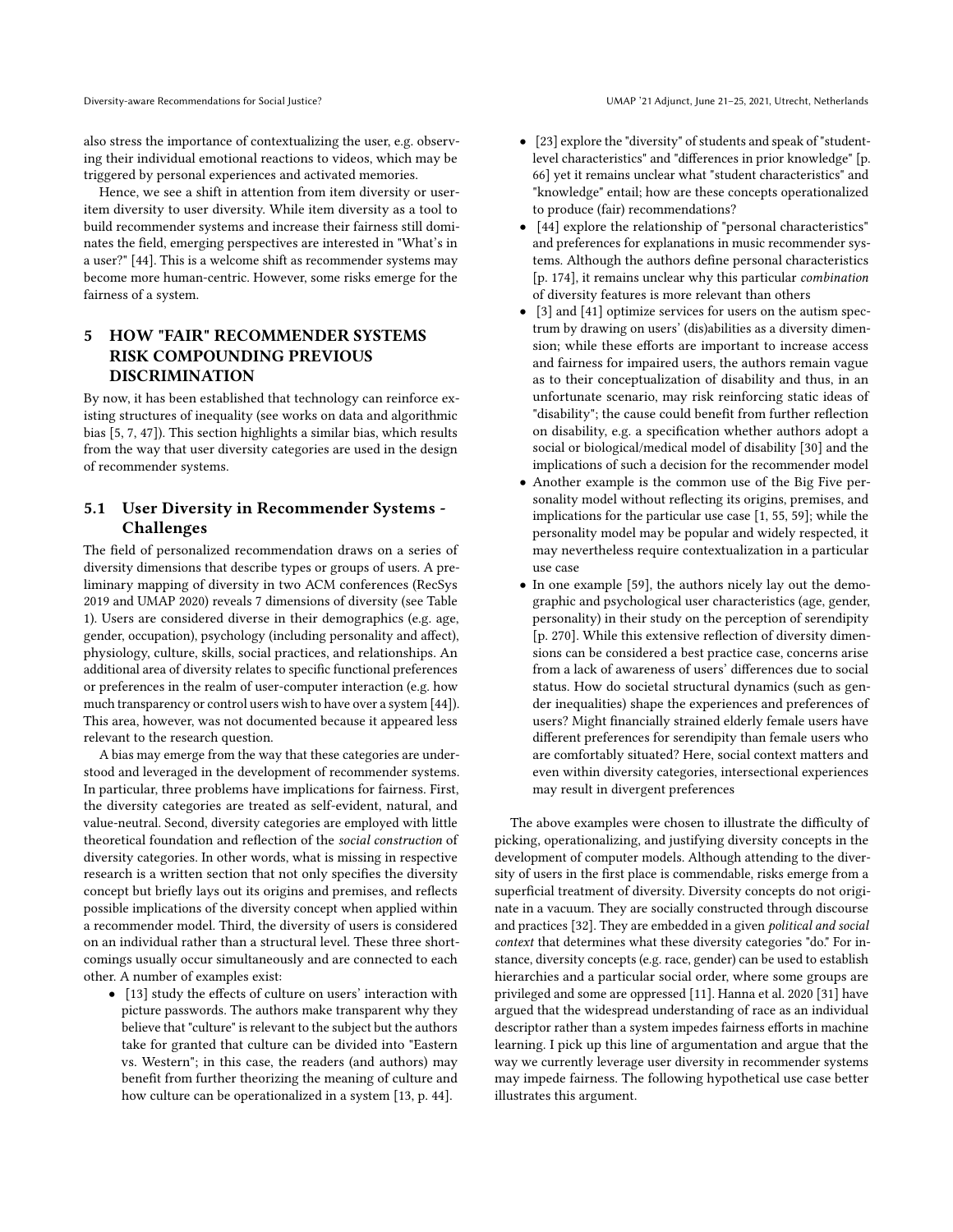| Diversity dimensions | Diversity of users                                                                                                                        | Sources                              |
|----------------------|-------------------------------------------------------------------------------------------------------------------------------------------|--------------------------------------|
| Demographics         | Geographical location, age, gender, occupation                                                                                            | [28, 46, 50, 58, 59, 66]             |
| Psychology           | Personality, psychology, cognition, emotions, affect                                                                                      | [1, 39, 55, 59, 60]                  |
| Physiology           | Physiology, heart rate, stress levels, physiological reactions                                                                            | [38, 65]                             |
| Culture              | Sociocultural background, culture, language                                                                                               | [13, 48]                             |
| Skills/Experience    | Skills, abilities, cognitive abilities, performance of different<br>tasks, mental health, mental capabilities, knowledge, experi-<br>ence | [3, 4, 6, 23, 34, 41, 49, 52,<br>62] |
| Social practices     | Interests, activities, practices                                                                                                          | [35, 58]                             |
| Relationships        | Social relations, social interactions                                                                                                     | [16, 26]                             |

Table 1: Concepts of user diversity in the field of personalized recommendations

## <span id="page-3-0"></span>5.2 Hypothetical Use Case: Educational Diversity and Historical Discrimination

A public broadcasting website suggests documentaries to users. The pool of documentaries ranges from sports, nature, and travel to history, science, and politics. It includes diverse producers and featured groups within its pool. Rather than relying solely on user-item interaction, the system takes into account the "real" diversity of users. Diversity is understood as educational level (high school diploma, associate's degree, bachelor's degree, master's degree and doctorate - which is asked when users create an account). The designers of the system assume that education is an indicator of preferences for documentaries: highly educated users are considered more interested in scientific documentaries rather than sports.

In this example, user diversity is explicitly considered in the process of designing a recommender system, contrary to classic collaborative filtering. Whereas the system "only" recommends documentaries, it adds to extra-institutional education for viewers and can inspire them to adopt interests or role models from the documentaries. In the absence of formal educational opportunities for marginalized groups (e.g. due to costs), recommendations for scientific documentaries can become an issue of social justice.

On the item side, diversity/fairness is achieved by including documentaries produced by or featuring diverse groups. On the user side, however, previous race and gender disparities in educational opportunities [\[20\]](#page-5-30) may result in recommendations of scientific documentaries to mostly privileged groups. The bias has emerged because designers considered user diversity as individual-level categories that are detached from larger social relations. They ignored the fact that members of different groups have different starting points that determine their chances to access the same resources. Because of historical discrimination (e.g. Jim Crow in the United States), marginalized groups (especially Black women) have not gained the same level of education as Whites and males. The legacies of such discrimination materialize today in a smaller number of Black women in science and higher education [\[10\]](#page-5-31).

Although the scenario itself is set up to incorporate biases (e.g. designers are said to treat education as indicator of preferences), the potential for unfairness emerges primarily from the treatment

of diversity dimensions as individual-level characteristics rather than structural ones. The point of the scenario is then to illustrate a particular form of bias, namely the compounding of previous discrimination. The hypothetical use case reveals that fairness goals require closer attention to the way we conceptualize and utilize diversity categories. While diversity as a tool to achieve fairness on the item side may be effective, unfairness on the user side compromises item fairness.

## <span id="page-3-1"></span>6 CONTEXTUALIZING USER DIVERSITY: LOOKING AT PRIVILEGE AND OPPRESSION

In order to avoid compounding previous injustices in society via recommender systems, user diversity must be leveraged in a way that considers and dismantles structural inequalities (cf. Section [2\)](#page-1-0). The first step to achieve this goal is to contextualize user diversity dimensions. Any diversity dimension (gender, race, education, disability, social practices etc.) involves a structural context that mainstream diversity discourses often neglect. This context relates to political and social circumstances that determine how different members of society fare in this society. Black feminist and critical race scholars have pointed particularly to structural differences (inequalities) in society, which materialize in people's different experiences of oppression and privilege [\[2,](#page-5-32) [11,](#page-5-1) [17,](#page-5-6) [18\]](#page-5-2). Contextualizing user diversity dimensions then means understanding and attending to users' different levels of privilege and oppression in a given political and social context.

Oppression refers to a situation, where "systematically and over a long period of time, one group denies another group access to the resources of society" [\[11,](#page-5-1) p.4]. The Black Feminist concept intersectionality highlights the multiple, converging forms of oppression that for instance Black women face [\[15,](#page-5-33) [18\]](#page-5-2): they are affected by gender configurations and race hierarchies, as well as heteronormative and classist value systems.

Privileges are the often unnoticed or taken for granted advantages that a group holds. McIntosh 1988 [\[42\]](#page-6-27) offers an account of "white privilege" which renders visible the unearned advantages that white people experience, such as being sure that neighbors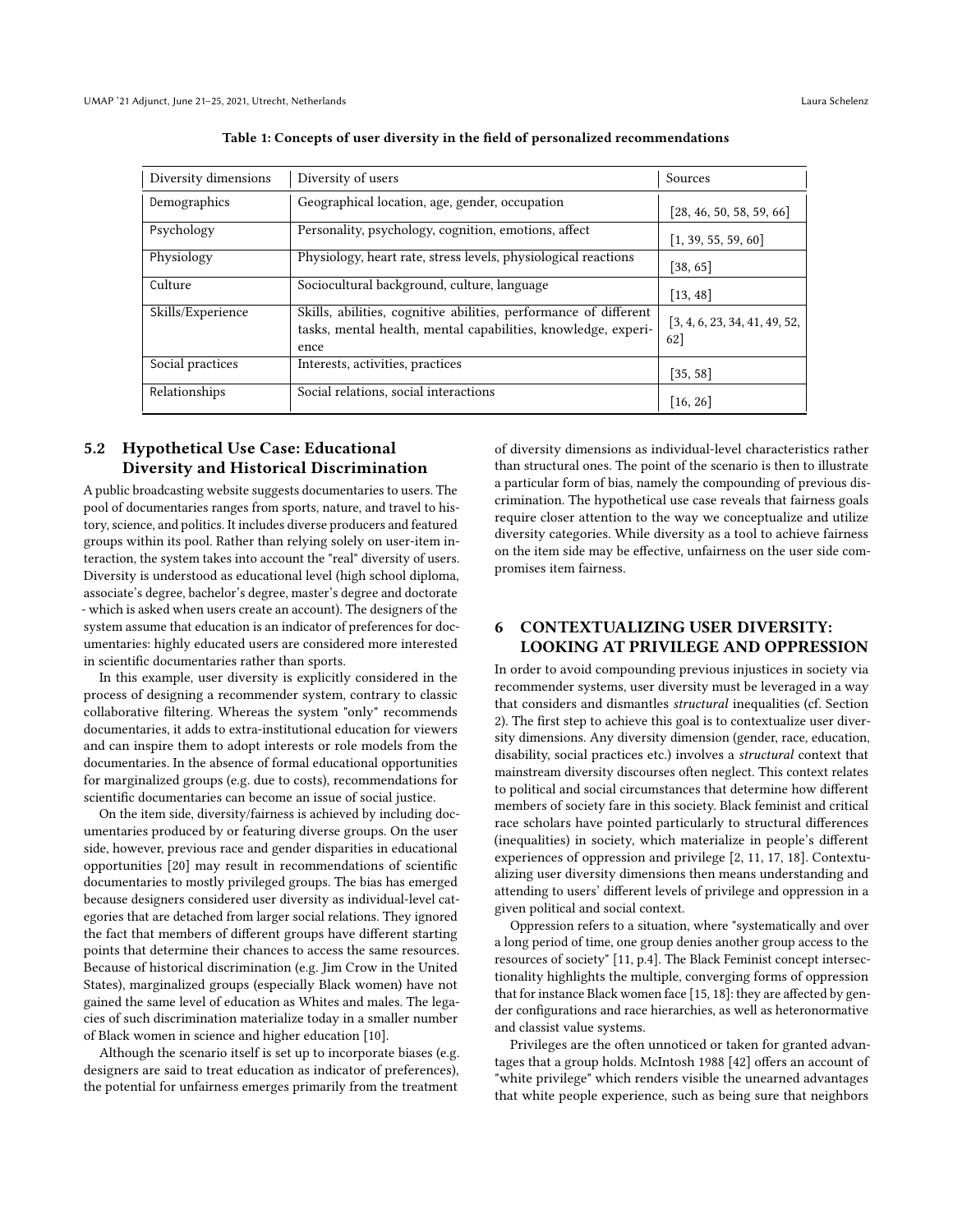will be neutral or pleasant to them or that media productions feature people who look like them [p.4]. Oppression and privilege are dynamic. Whether a social group is oppressed depends on the so-called "matrix of domination" [\[11,](#page-5-1) p. 227f], which describes the particular organization of oppression in a society. This can be different from one location to another.

In order to reveal the structural context of a diversity dimension, I propose to map users' experiences of privilege and oppression within a diversity category. Wong-Villacres et al. 2018 [\[61\]](#page-6-28) have conducted such an exercise in a development project using ICT in the Global South. They unpacked the degrees and forms of "penalties" and "privileges" that their beneficiaries experience. First, they reviewed their (ethnographic) data and found common themes or subjects that shape users reality. Then, they produced narrations of the life circumstances and socio-economic dynamics experienced by the users. Finally, they identified points of intervention, where the technology can alleviate penalties.

In the hypothetical use case (see Section [5.2\)](#page-3-0), our diversity dimension was education. Fairness efforts were compromised because the designers picked educational "degree" as a diversity dimension. They did not take into account that the educational system in the USA does not afford everyone the same opportunity to gain a degree of higher education. To mitigate the bias, designers could map the privileges and oppression of groups of users in primary, secondary, and tertiary education by studying critical race and feminist works on (higher) education, e.g. [\[19,](#page-5-34) [45\]](#page-6-29). This contextualization can help reiterate the choice of diversity dimensions and better reflect implications for the recommender model. Based on their new insights, designers may decide to refrain from using "degree" to operationalize educational diversity. They may also become inspired to question the premise that education indicates preferences for scientific documentaries. Finally, they may decide to deliberately leverage recommendations to mitigate the oppression they mapped.

Following Wong-Villacres et al. 2018 [\[61\]](#page-6-28), there is potential in ethnographic studies of user groups to understand their needs and preferences. Similarly, participatory approaches are appropriate design methods to understand the specific experiences of privilege and oppression of affected user groups. Designers may seek access to so-called identity groups (e.g. refugees, Muslims, transgender women, Latinx) and conduct focus groups with members of these groups or expert interviews with NGO workers representing these groups to understand group members' experiences with the educational system.

Having said that, thinking of users in terms of identity groups has its limits. After all, a Black feminist intersectional lens highlights differences within identity groups depending on a person's position at the intersection of multiple oppressive systems. Furthermore, thinking of users as members of identity groups can have an essentializing effect [\[63\]](#page-6-30). Nevertheless, from a social justice point of view, identity groups are bound together by certain structural experiences. Precisely these experiences motivate the groups' political struggles for social justice [\[12\]](#page-5-35). It thus seems legitimate to start an inquiry with different identity groups and, from there, map diverse experiences of oppression and privilege which may transcend different groups. Yet, the process of contextualization of diversity requires further elaboration in future work.

## <span id="page-4-0"></span>7 RECOMMENDATIONS: TOWARDS DIVERSITY-AWARE RECOMMENDATIONS

The following recommendations and guiding questions can help designers of recommender systems avoid the compounding of previous injustice when they leverage concepts of user diversity:

#### 1. Making a Concept of User Diversity Explicit

This may seem trivial, but it is essential to spell out what diversity dimensions we take into account, when we consider user context factors in computer models. This means not only stating a diversity category but also explaining which theoretical model we build on, and why the diversity category is relevant.

Guiding questions: What kind of diversity are we talking about? Who and what do we consider diverse? Why do we prefer this diversity concept over others?

#### 2. Reflecting a Concept of User Diversity

Reflecting the diversity concept that lays the ground for categories of user diversity is important to understand what assumptions about human difference we buy into. Diversity concepts have been formulated in a given historical and societal context. Diversity concepts are socially constructed, often with a specific goal in mind, and thus carry baggage.

Guiding questions: What are the origins of the diversity concept? Who has developed it in which social and political context? What are the limitations of the diversity concept?

#### 3. Contextualizing a Concept of User Diversity

Using existing diversity categories can lead to the unintentional reinforcement of injustices because the way these diversity categories are commonly understood obscures structural inequalities. It is therefore crucial to consider the different experiences of privilege and oppression of users in a given diversity dimension.

Guiding questions: What are privileges and oppression that users face in a certain diversity dimension? What are the cultural and historical contexts that shape a users current experience in a diversity dimension?

#### 8 CONCLUSION

This paper discussed challenges for user-side fairness and specified a bias emerging from the conceptualization and application of user diversity categories. It highlighted concerns that categories of user diversity are often taken for granted without questioning their origins or meaning in the larger social structure. A hypothetical example involving educational diversity illustrates how recommender systems may accidentally compound historical injustice if they disregard the structural context of diversity dimensions. In order to avoid the identified pitfall, designers can contextualize user diversity by mapping structural differences (inequalities) between users, which materialize as different experiences of privilege and oppression. Preliminary suggestions for the contextualization of user diversity are given in the paper. These are only initial steps to increase fairness with regard to user-side diversity, and further research should provide solutions along a justice-oriented design process.

#### ACKNOWLEDGMENTS

This research has received funding from the EU Horizon 2020 project "WeNet – The Internet of Us" under grant agreement No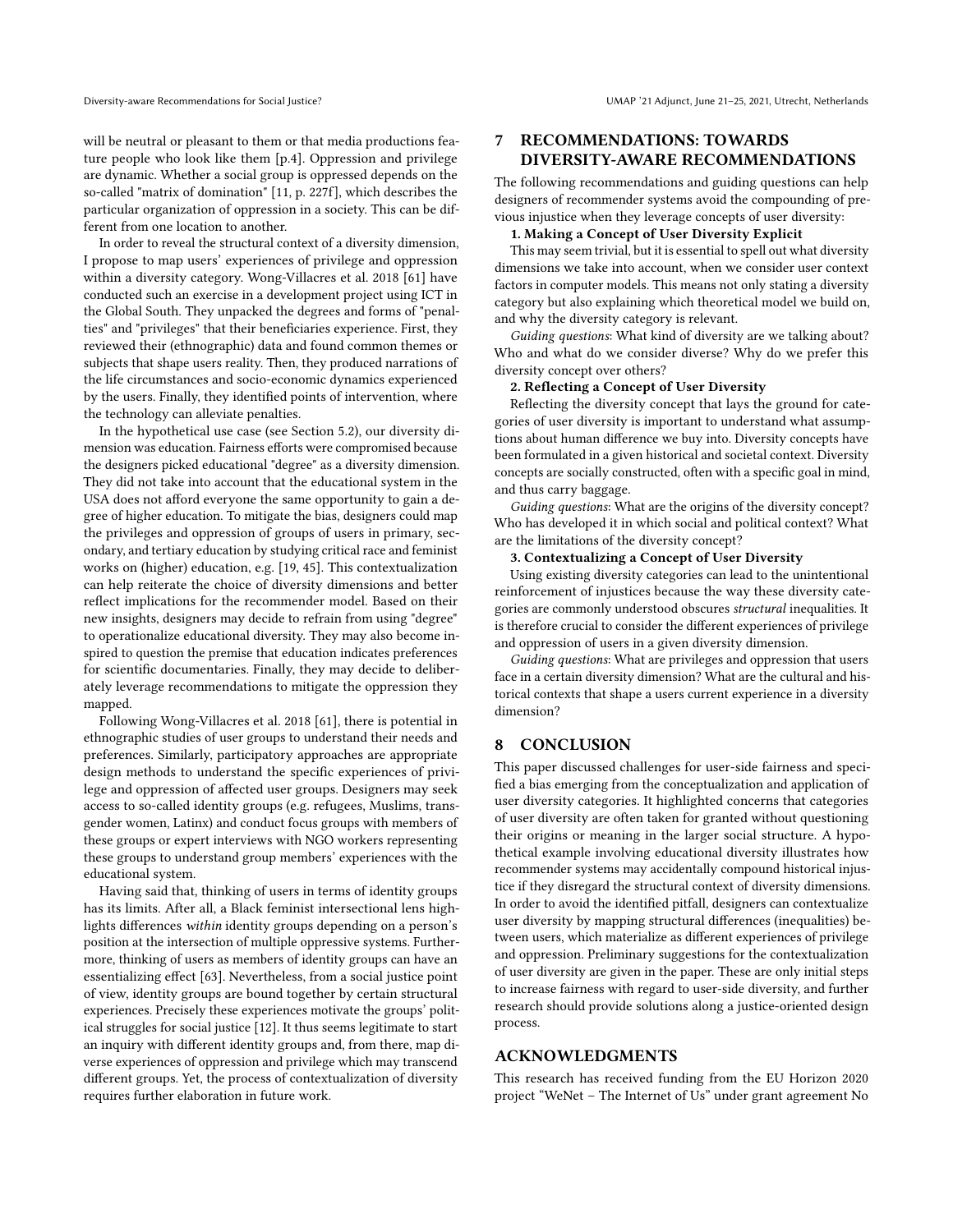823783. Further funding was received in the course of the project DIGILOG@BW – DIGITALISATION IN DIALOGUE, funded by the Ministerium für Wissenschaft, Forschung und Kunst Baden-Württemberg, Germany, with resources for digitalization efforts of the state of Baden-Württemberg digital@bw. Many thanks to Astrid Franke and Daniel Gatica-Perez for their valuable advice. Further thanks to Michael Lohaus and Avi Segal for their comments on earlier drafts of the paper.

#### REFERENCES

- <span id="page-5-22"></span>[1] Patrícia Alves, Pedro Saraiva, João Carneiro, Pedro Campos, Helena Martins, Paulo Novais, and Goreti Marreiros. 2020. Modeling Tourists' Personality in Recommender Systems. In Proceedings of the 28th ACM Conference on User Modeling, Adaptation and Personalization, Tsvi Kuflik, Ilaria Torre, Robin Burke, and Cristina Gena (Eds.). ACM, New York, NY, USA, 4–13. [https://doi.org/10.1145/](https://doi.org/10.1145/3340631.3394843) [3340631.3394843](https://doi.org/10.1145/3340631.3394843)
- <span id="page-5-32"></span>[2] Sharon K. Anderson and Valerie A. Middleton (Eds.). 2018. Explorations in Diversity: Examining the Complexities of Privilege, Discrimination, and Oppression (third edition ed.). Oxford University Press, New York.
- <span id="page-5-20"></span>[3] Alisha Banskota and Yiu-Kai Ng. 2020. Recommending Video Games to Adults with Autism Spectrum Disorder for Social-Skill Enhancement. In Proceedings of the 28th ACM Conference on User Modeling, Adaptation and Personalization, Tsvi Kuflik, Ilaria Torre, Robin Burke, and Cristina Gena (Eds.). ACM, New York, NY, USA, 14–22.<https://doi.org/10.1145/3340631.3394867>
- <span id="page-5-25"></span>[4] Michael Barz, Kristin Altmeyer, Sarah Malone, Luisa Lauer, and Daniel Sonntag. 2020. Digital Pen Features Predict Task Difficulty and User Performance of Cognitive Tests. In Proceedings of the 28th ACM Conference on User Modeling, Adaptation and Personalization, Tsvi Kuflik, Ilaria Torre, Robin Burke, and Cristina Gena (Eds.). ACM, New York, NY, USA, 23–32. [https://doi.org/10.1145/3340631.](https://doi.org/10.1145/3340631.3394839) [3394839](https://doi.org/10.1145/3340631.3394839)
- <span id="page-5-3"></span>[5] Ruha Benjamin. 2019. Race after Technology : Abolitionist Tools for the New Jim Code. Polity Press, Cambridge and Medford MA.
- <span id="page-5-26"></span>[6] Jakim Berndsen, Barry Smyth, and Aonghus Lawlor. 2019. Pace My Race: Recommendations for Marathon Running. In 13th ACM Conference on Recommender Systems, Toine Bogers, Alan Said, Peter Brusilovsky, and Domonkos Tikk (Eds.). The Association for Computing Machinery, New York, New York, 246–250. <https://doi.org/10.1145/3298689.3346991>
- <span id="page-5-4"></span>[7] Joy Buolamwini and Timnit Gebru. 2018. Gender Shades: Intersectional Accuracy Disparities in Commercial Gender Classification. Proceedings of Machine Learning Research 81 (2018), 1–15. [http://proceedings.mlr.press/v81/buolamwini18a/](http://proceedings.mlr.press/v81/buolamwini18a/buolamwini18a.pdf) [buolamwini18a.pdf](http://proceedings.mlr.press/v81/buolamwini18a/buolamwini18a.pdf)
- <span id="page-5-10"></span>[8] Robin Burke. 2017. Multisided Fairness for Recommendation. [https://arxiv.org/](https://arxiv.org/pdf/1707.00093) [pdf/1707.00093](https://arxiv.org/pdf/1707.00093)
- <span id="page-5-0"></span>[9] Pablo Castells, Neil J. Hurley, and Saul Vargas. 2015. Novelty and Diversity in Recommender Systems. In Recommender Systems Handbook, Francesco Ricci, Lior Rokach, and Bracha Shapira (Eds.). Springer US, Boston, MA, 881–918. [https://doi.org/10.1007/978-1-4899-7637-6\\_26](https://doi.org/10.1007/978-1-4899-7637-6_26)
- <span id="page-5-31"></span>[10] Ian Cheney and Sharon Shattuck. 2020. Picture a Scientist.
- <span id="page-5-1"></span>[11] Patricia Hill Collins. 2000. Black Feminist Thought: Knowledge, Consciousness, and the Politics of Empowerment (2nd ed. ed.). Routledge, New York and London. [12] Combahee River Collective. 1996. A Black Feminist Statement. In Words of Fire,
- <span id="page-5-35"></span>Beverly Guy-Sheftall (Ed.). The New Press, New York, 232–240.
- <span id="page-5-18"></span>[13] Argyris Constantinides, Anna Maria Pietron, Marios Belk, Christos Fidas, Ting Han, and Andreas Pitsillides. 2020. A Cross-cultural Perspective for Personalizing Picture Passwords. In Proceedings of the 28th ACM Conference on User Modeling, Adaptation and Personalization, Tsvi Kuflik, Ilaria Torre, Robin Burke, and Cristina Gena (Eds.). ACM, New York, NY, USA, 43–52. [https://doi.org/10.1145/3340631.](https://doi.org/10.1145/3340631.3394859) [3394859](https://doi.org/10.1145/3340631.3394859)
- <span id="page-5-5"></span>[14] Sasha Constanza-Chock. 2020. Design Justice: Community-led Practices to Build the Worlds We Need. The MIT Press, Cambridge.
- <span id="page-5-33"></span>[15] Brittney C. Cooper. 2016. Intersectionality. In The Oxford Handbook of Feminist Theory, Lisa Jane Disch and M. E. Hawkesworth (Eds.). Oxford University Press, Oxford and New York, 385–406.
- <span id="page-5-16"></span>[16] Felipe Soares da Costa and Peter Dolog. 2019. Collective Embedding for Neural Context-aware Recommender Systems. In 13th ACM Conference on Recommender Systems, Toine Bogers, Alan Said, Peter Brusilovsky, and Domonkos Tikk (Eds.). The Association for Computing Machinery, New York, New York, 201–209. [https:](https://doi.org/10.1145/3298689.3347028) [//doi.org/10.1145/3298689.3347028](https://doi.org/10.1145/3298689.3347028)
- <span id="page-5-6"></span>[17] Kimberlé Crenshaw. 1988. Race, Reform, and Retrenchment: Transformation and Legitimation in Antidiscrimination Law. Harvard Law Review 101, 7 (1988), 1331–1387.
- <span id="page-5-2"></span>[18] Kimberlé Crenshaw. 1995. Mapping the Margins: Intersectionality, Identity Politics, and Violence Against Women of Color. In Critical Race Theory, Kimberlé Crenshaw, Neil Gotanda, Gary Peller, and Kendall Thomas (Eds.). New Press and

Distributed by W.W. Norton & Co, New York, 357–383.

- <span id="page-5-34"></span>[19] Kimberlé Crenshaw, Luke Charles Harris, Daniel HoSang Martinez, and George Lipsitz (Eds.). 2019. Seeing Race Again: Countering Colorblindness Across the Disciplines. University of California Press, Oakland, California.
- <span id="page-5-30"></span>[20] Matthew F. Delmont. 2016. Why Busing Failed: Race, Media, and the National Resistance to School Desegregation. American Crossroads, Vol. 42. University of California Press, Oakland, California.
- <span id="page-5-17"></span>[21] Bernd Dudzik, Hayley Hung, Mark Neerincx, and Joost Broekens. 2020. Investigating the Influence of Personal Memories on Video-Induced Emotions. In Proceedings of the 28th ACM Conference on User Modeling, Adaptation and Personalization, Tsvi Kuflik, Ilaria Torre, Robin Burke, and Cristina Gena (Eds.). ACM, New York, NY, USA, 53–61.<https://doi.org/10.1145/3340631.3394842>
- <span id="page-5-9"></span>[22] Michael D. Ekstrand, Robin Burke, and Fernando Diaz. 2019. Fairness and Discrimination in Retrieval and Recommendation. In Proceedings of the 42nd International ACM SIGIR Conference on Research and Development in Information Retrieval, Benjamin Piwowarski, Max Chevalier, Eric Gaussier, Yoelle Maarek, Jian-Yun Nie, and Falk Scholer (Eds.). ACM, New York, NY, USA, 1403–1404. <https://doi.org/10.1145/3331184.3331380>
- <span id="page-5-19"></span>[23] Andrew Emerson, Michael Geden, Andy Smith, Eric Wiebe, Bradford Mott, Kristy Elizabeth Boyer, and James Lester. 2020. Predictive Student Modeling in Block-Based Programming Environments with Bayesian Hierarchical Models. In Proceedings of the 28th ACM Conference on User Modeling, Adaptation and Personalization, Tsvi Kuflik, Ilaria Torre, Robin Burke, and Cristina Gena (Eds.). ACM, New York, NY, USA, 62–70.<https://doi.org/10.1145/3340631.3394853>
- <span id="page-5-12"></span>[24] Farzad Eskandanian and Bamshad Mobasher. 2020. Using Stable Matching to Optimize the Balance between Accuracy and Diversity in Recommendation. In Proceedings of the 28th ACM Conference on User Modeling, Adaptation and Personalization, Tsvi Kuflik, Ilaria Torre, Robin Burke, and Cristina Gena (Eds.). ACM, New York, NY, USA, 71–79.<https://doi.org/10.1145/3340631.3394858>
- <span id="page-5-13"></span>[25] Farzad Eskandanian, Bamshad Mobasher, and Robin Burke. 2017. A Clustering Approach for Personalizing Diversity in Collaborative Recommender Systems. In Proceedings of the 25th Conference on User Modeling, Adaptation and Personalization, Maria Bielikova, Eelco Herder, Federica Cena, and Michel Desmarais (Eds.). ACM, New York, NY, USA, 280–284.<https://doi.org/10.1145/3079628.3079699>
- <span id="page-5-29"></span>[26] Wenqi Fan, Yao Ma, Dawei Yin, Jianping Wang, Jiliang Tang, and Qing Li. 2019. Deep Social Collaborative Filtering. In 13th ACM Conference on Recommender Systems, Toine Bogers, Alan Said, Peter Brusilovsky, and Domonkos Tikk (Eds.). The Association for Computing Machinery, New York, New York, 305–313. [https:](https://doi.org/10.1145/3298689.3347011) [//doi.org/10.1145/3298689.3347011](https://doi.org/10.1145/3298689.3347011)
- <span id="page-5-8"></span>[27] Nancy Fraser. 1996. Social Justice in the Age of Identity Politics: Redistribution, Recognition, and Participation: Stanford University. Tanner Lectures on Human Values (1996). [https://tannerlectures.utah.edu/\\_documents/a-to-z/f/Fraser98.pdf](https://tannerlectures.utah.edu/_documents/a-to-z/f/Fraser98.pdf)
- <span id="page-5-15"></span>[28] Evgeny Frolov and Ivan Oseledets. 2019. HybridSVD: When Collaborative Information Is Not Enough. In 13th ACM Conference on Recommender Systems, Toine Bogers, Alan Said, Peter Brusilovsky, and Domonkos Tikk (Eds.). The Association for Computing Machinery, New York, New York, 331–339. <https://doi.org/10.1145/3298689.3347055>
- <span id="page-5-11"></span>[29] Zuohui Fu, Yikun Xian, Ruoyuan Gao, Jieyu Zhao, Qiaoying Huang, Yingqiang Ge, Shuyuan Xu, Shijie Geng, Chirag Shah, Yongfeng Zhang, and Gerard de Melo. 2020. Fairness-Aware Explainable Recommendation over Knowledge Graphs. <http://arxiv.org/pdf/2006.02046v2>
- <span id="page-5-21"></span>[30] Justin Anthony Haegele and Samuel Hodge. 2016. Disability Discourse: Overview and Critiques of the Medical and Social Models. Quest 68, 2 (2016), 193–206. <https://doi.org/10.1080/00336297.2016.1143849>
- <span id="page-5-24"></span>[31] Alex Hanna, Emily Denton, Andrew Smart, and Jamila Smith-Loud. 2020. Towards a Critical Race Methodology in Algorithmic Fairness. FAT Conference Proceedings, Barcelona, January 2020 (2020).
- <span id="page-5-23"></span>[32] Sally Anne Haslanger. 2012. Resisting Reality: Social Construction and Social Critique. Oxford University Press, New York.
- <span id="page-5-7"></span>[33] Deborah Hellman. 2020. Measuring Algorithmic Fairness. Virginia Law Review 106, 4 (2020), 811–866.
- <span id="page-5-27"></span>[34] Nico Herbig, Tim Düwel, Mossad Helali, Lea Eckhart, Patrick Schuck, Subhabrata Choudhury, and Antonio Krüger. 2020. Investigating Multi-Modal Measures for Cognitive Load Detection in E-Learning. In Proceedings of the 28th ACM Conference on User Modeling, Adaptation and Personalization, Tsvi Kuflik, Ilaria Torre, Robin Burke, and Cristina Gena (Eds.). ACM, New York, NY, USA, 88–97. <https://doi.org/10.1145/3340631.3394861>
- <span id="page-5-28"></span>[35] Daniel Herzog and Wolfgang Wörndl. 2019. User-centered Evaluation of Strategies for Recommending Sequences of Points of Interest to Groups. In 13th ACM Conference on Recommender Systems, Toine Bogers, Alan Said, Peter Brusilovsky, and Domonkos Tikk (Eds.). The Association for Computing Machinery, New York, New York, 96–100.<https://doi.org/10.1145/3298689.3346988>
- <span id="page-5-14"></span>[36] Murium Iqbal, Kamelia Aryafar, and Timothy Anderton. 2019. Style Conditioned Recommendations. In 13th ACM Conference on Recommender Systems, Toine Bogers, Alan Said, Peter Brusilovsky, and Domonkos Tikk (Eds.). The Association for Computing Machinery, New York, New York, 128–136. [https://doi.org/10.](https://doi.org/10.1145/3298689.3347007) [1145/3298689.3347007](https://doi.org/10.1145/3298689.3347007)